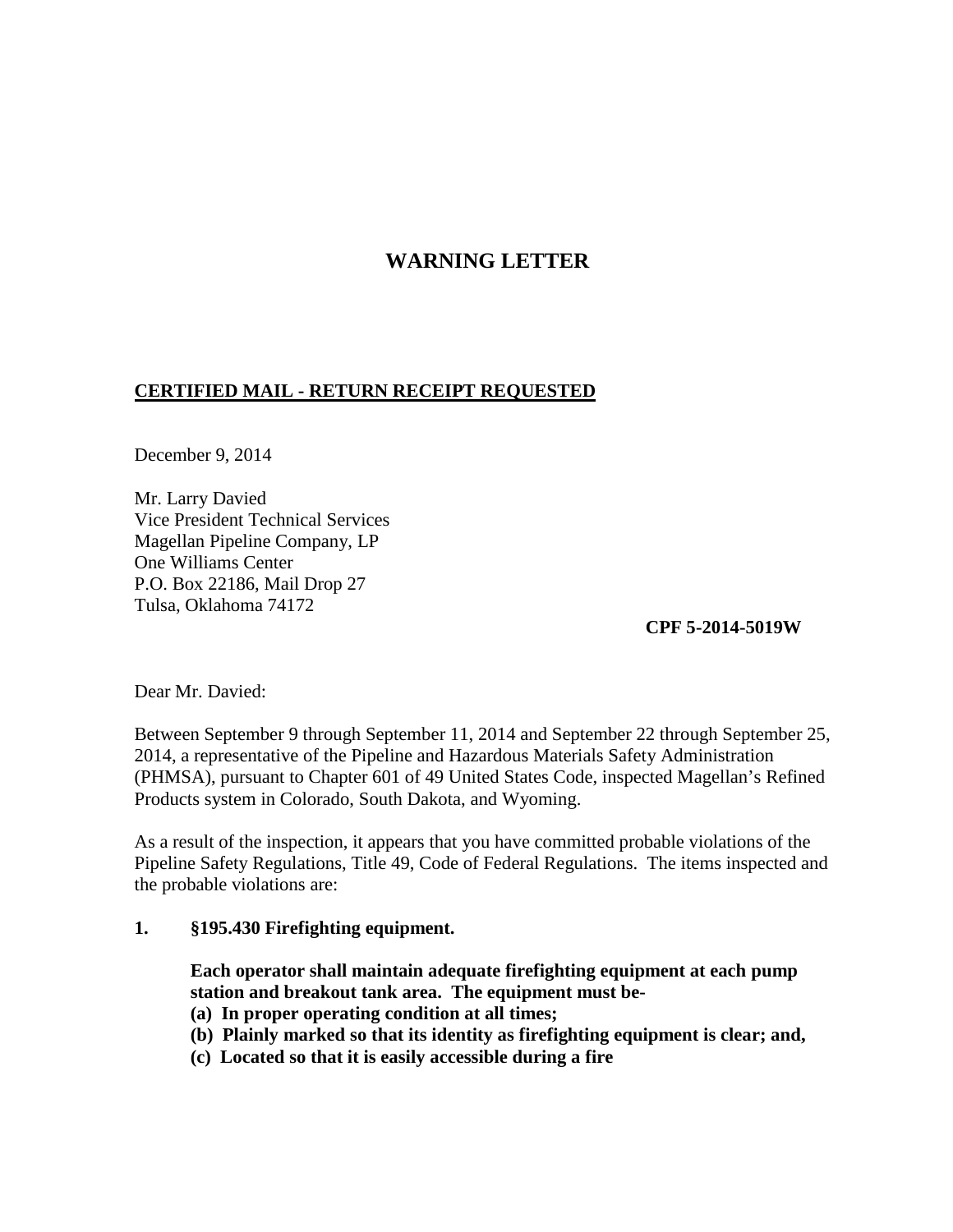During the field inspection of your facilities, it was noted that the firefighting equipment was not readily available in the breakout tank area at the DuPont Terminal. Interviews with Magellan personnel revealed that each operation technician's vehicle has a fire extinguisher. Per §195.430, each operator shall maintain adequate firefighting equipment at each pump station and breakout tank area. Since the time of inspection, Magellan has installed six (6) new fire extinguishers in the breakout tank area at the DuPont Terminal.

## **2. §195.571 What criteria must I use to determine the adequacy of cathodic protection?**

**Cathodic protection required by this Subpart must comply with one or more of the applicable criteria and other considerations for cathodic protection contained in paragraphs 6.2 and 6.3 of NACE SP 0169 (incorporated by reference, see § 195.3).** 

During the review of Magellan's cathodic protection corrosion control reports, it was noted that the corrosion protection measurement of several test leads were less negative than the required -850 mV needed to ensure adequate cathodic protection of the pipelines. Magellan's Corrosion Control procedure, 7.04-ADM-001, Revision 14, Section 2.3.2 from Corrosion Control Criteria 195.571, states, "*when practical, Magellan requires maintaining a polarized potential of at least 0.850 volts as measured between the structure and a saturated coppercopper sulfate reference electrode that is in contact with the electrolyte (earth, soil, water, etc…)*", and Section 2.3.4 states, "*when a -0.850 volt potential is not practical, the following criteria is acceptable when approved by the Supervisor of Corrosion Control: a minimum negative (cathodic) polarization shift of 100 mV*". Magellan acquired the assets from Plains as of November 15, 2013, and remedial actions to bring cathodic protection levels to minimum required levels are still not fully implemented.

Under 49 United States Code, § 60122, you are subject to a civil penalty not to exceed \$200,000 per violation per day the violation persists up to a maximum of \$2,000,000 for a related series of violations. For violations occurring prior to January 4, 2012, the maximum penalty may not exceed \$100,000 per violation per day, with a maximum penalty not to exceed \$1,000,000 for a related series of violations. We have reviewed the circumstances and supporting documents involved in this case, and have decided not to conduct additional enforcement action or penalty assessment proceedings at this time. We advise you to correct the item(s) identified in this letter. Failure to do so will result in Magellan Pipeline Company, LP being subject to additional enforcement action.

No reply to this letter is required. If you choose to reply, in your correspondence please refer to **CPF 5-2014-5019W.** Be advised that all material you submit in response to this enforcement action is subject to being made publicly available. If you believe that any portion of your responsive material qualifies for confidential treatment under 5 U.S.C. 552(b), along with the complete original document you must provide a second copy of the document